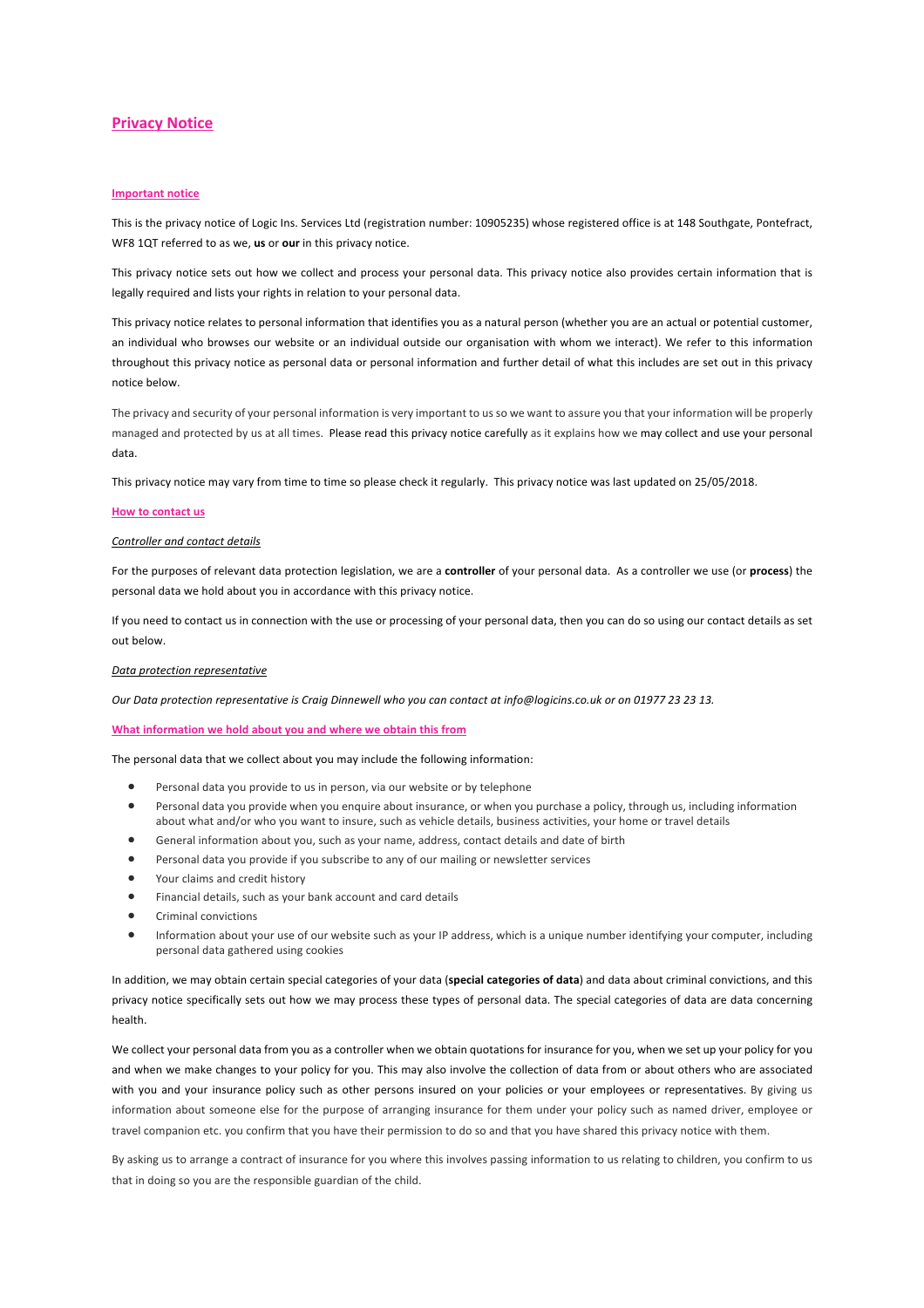We also collect information from publically available sources and third party databases made available to the insurance industry for the purposes of reducing fraud and financial crime as well as any other third party databases where your personal data may be held, provided such third parties have lawful bases on which to share such personal data with us.

## **How we use your personal data and the lawful basis for doing so**

*Where we are relying on a basis other than consent*

We may rely on one or more of the following legal bases when processing your personal data for the following purposes:

| Purposes for which we process your personal data                                                                                                                                                                                                      | The basis on which we can do this (this is what the law allows)                                |
|-------------------------------------------------------------------------------------------------------------------------------------------------------------------------------------------------------------------------------------------------------|------------------------------------------------------------------------------------------------|
| In order to perform our contractual obligations to you. This would<br>include our fulfilling your requests for insurance services<br>(including obtaining insurance for you, fulfilling requests for mid-<br>term adjustments and obtaining renewals) | The processing is necessary in connection with any contract that<br>you may enter into with us |
| To administer your account, including financial transactions for                                                                                                                                                                                      | The processing is necessary in connection with any contract that                               |
| insurance broking                                                                                                                                                                                                                                     | you may enter into with us                                                                     |
| To assist in the prevention and reduction of fraud and other                                                                                                                                                                                          | The processing is necessary for us to comply with the law and our                              |
| financial crime                                                                                                                                                                                                                                       | legal requirements                                                                             |
| In the interests of security and to improve our service, telephone                                                                                                                                                                                    | The processing is necessary to pursue our legitimate interest in the                           |
| calls you make to us may be monitored and/or recorded                                                                                                                                                                                                 | management and operation of our business                                                       |
| To let you know about similar products and services that may be                                                                                                                                                                                       | The processing is necessary to pursue our legitimate interest in                               |
| of interest to you                                                                                                                                                                                                                                    | operating our business                                                                         |

### *Special categories of data and criminal convictions*

We may also need to collect special categories of data from you, such as information about health, in order to perform our contractual obligations to you. The lawful basis on which we can do this is that the processing is necessary for reasons of substantial public interest relating to insurance. We may also collect information on criminal convictions which we may share with third parties. The lawful basis on which we can do this is that the processing is necessary for reasons of substantial public interest relating to insurance.

## **Who we pass your personal data to**

We may need to pass your personal data to other companies which may include:

- Other companies or brands within our group of companies, for example if we are unable to provide a suitable insurance policy on request or at renewal we will check if any of our associated group companies can provide you with suitable cover
- The insurers, intermediaries and third party service providers that we use for the purpose of arranging and administering your insurance policy. This may also include risk management assessors, uninsured loss recovery agencies, premium finance providers and other third parties involved (directly or indirectly) in the administration of your insurance and its associated benefits
- Firms that provide administration and processing services to us or on our behalf under contract in order to complete activities such as claims handling, IT systems and administrative services and other activities set out in this privacy notice, as well as support activities such as finance and auditing services
- Organisations that have a specific role laid out in law, such as statutory bodies, regulatory authorities and other authorised bodies
- Other organisations where we have a duty to or are permitted to disclose your personal information by law, for example if we received a valid request from the police or other third party organisation in the interest of preventing and detecting crime
- Fraud prevention agencies and operators of registers available to the insurance industry to check information and prevent fraud
- Credit reference agencies to check your credit history. This check will be recorded on your credit reference file without affecting your ability to apply for credit or other financial products
- Third parties we use to recover money you may owe us or to whom we may sell your debt
- Another company, if our business or part of it is bought or taken over by that company to make sure your insurance policy can continue to be serviced or as part of preliminary discussions with that company about a possible sale or take over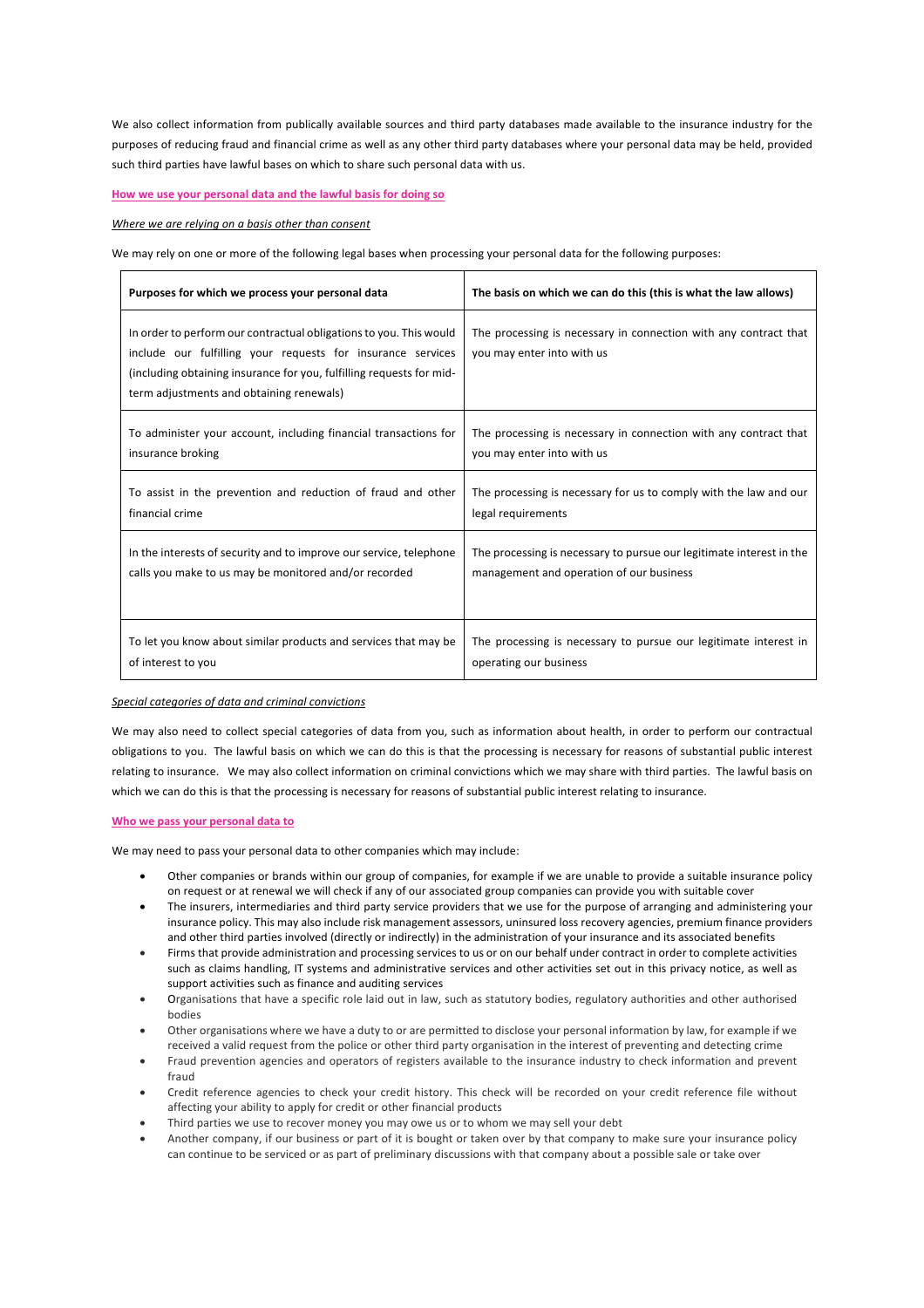The information you share with us may be transferred by us or any of the types of firms or organisations we have noted above, to other countries in order for processing to take place, including locations outside of the UK and the European Union. We will only do so if there are adequate levels of protection in place as required by applicable data protection laws.

### **Accessing our website and cookies**

When you visit one of our websites we may collect information from you, such as your email address, IP address and other online identifiers. This helps us to track unique visits and monitor patterns of customer website traffic, such as who visits and why they visit. We use third parties to collate IP addresses to help us understand our Internet traffic data and data regarding your browser type and computer. We may also use web usage information to create statistical data regarding the use of our website. We may then use or disclose that statistical data to others for marketing and strategic development purposes, but no individuals will be identified in such statistical data.

We may use cookies and/or pixel tags on some pages of our website. A cookie is a small text file sent to your computer. A pixel tag is an invisible tag placed on certain pages of our website, but not on your computer. Pixel tags usually work together with cookies to help us to give you a more tailored service. We also use cookies and pixel tags in our email communication to personalise the email and track whether the email has been opened and whether the recipient has used any website links contained in the email communication. This allows us to monitor and improve our email communications and website. Useful information about cookies, including how to remove them, can be found at http://allaboutcookies.org.

Internet browsers normally accept cookies by default, although it's possible to set a browser to reject cookies. We'll ask your permission before using any cookie that's not essential to the email or the use of the website. However, refusing to accept cookies may restrict your use of our website and/or delay or affect the way in which our website operates. You can find more information on cookies when you visit our website.

The open nature of the internet is such that data may flow over networks without security measures, and may be accessed and used by people other than those for whom the data is intended. While this is outside of our control, we do take the protection of your information very seriously and aim to apply appropriate levels of security at all times.

### **Your Rights**

We will only store your data for as long as is necessary to comply with the requirements of your insurance contract(s) and any legal obligations or lawful processing conditions that may exist as a result. You have a number of rights concerning the personal information we use, which you may ask us to observe. In some cases even when you make a request concerning your personal information, we may not be required, or be able to carry out your request as this may result in us not being able to fulfil our legal and regulatory obligations under the lawful processing conditions under which we hold your data or because there is a minimum statutory period of time for which we have to keep you information. If this is the case, we'll let you know our reasons.

You can ask us to:

Provide a copy of your personal information

- Correct or delete unnecessary or inaccurate personal information
- Restrict or to object to the use of your personal information at any time
- Object to any automated decision, including profiling which may have been used by insurers when underwriting your quotation. Where an automated decision has been made we will advise you of this and of your rights
- Provide your personal data in a structured, commonly used and machine-readable format and to have your personal data transferred to another controller. This right only applies where our processing of your personal data is automated and the processing took place initially with your consent or for the performance of a contract with you
- Where we rely on your consent to use your personal information, you can withdraw that consent at any time. Where your consent is withdrawn, your previous consent will remain valid in respect of our use of your information prior to the date you withdrew it, or if any marketing material has been sent prior to you advising that you don't want us to contact you again

If you have any questions or concerns about this privacy notice or your data protection rights please contact us using our details set out at the beginning of this privacy notice.

You also have the right to make an enquiry or to complain to the Information Commissioner's Office (ICO) if you are unhappy with our use of your data, or if you think we have breached a legal requirement. Further details about the ICO are available at: www.ico.org.uk.

#### **How we contact you about other products and services**

We may from time to time process your personal data to let you know about similar products and services that may be of interest to you. This is because we value your custom and we pride ourselves in offering professional and tailored advice which meets your specific insurance needs. This includes keeping you informed on the latest insurance and industry information and details of any offers or promotions relating